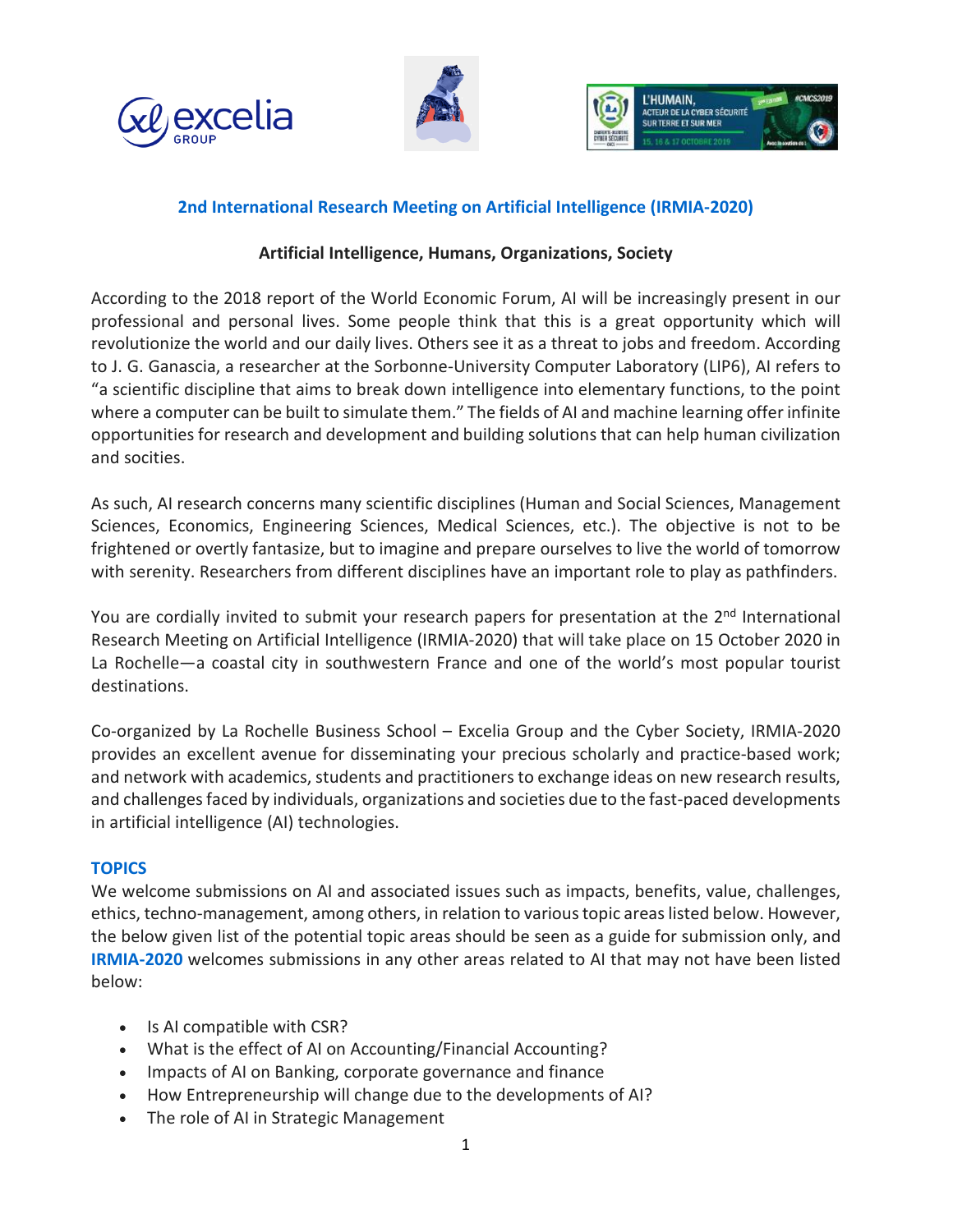





- How can AI help Project Management?
- New opportunities for Marketing, Sales and Consumption with AI
- Law and management, ethics and legal liability
- Should AI be regulated?
- The potential contribution of AI to Operations, Supply Chain Management and the circular economy
- AI and organizational behavior, communication and information systems
- Management and economic issues in the public (and not-for-profit) sector
- Theoretical and applied artificial intelligence
- Inputs and limitations in Technology and Innovation Management
- The use of AI in Tourism, mobility, accommodation ...
- Effects of AI on Employment, Competitiveness, Productivity
- Applications of AI in Medicine, Health and Wellness
- Can AI bring about a revolution in education, training?

## **PAPER SUBMISSION PROCEDURE**

Authors are invited to submit their full papers in French or in English\* as a PDF file, via e-mail: [drillond@excelia-group.com](mailto:drillond@excelia-group.com) an[d ramj@excelia-group.com](mailto:ramj@excelia-group.com)

Papers presented at the conference will be recommended for submissions to special issues of associated journals such as VSE and IP&M. More information can be found on the conference's website.





## **IMPORTANT DATES**

- 1. Submission of an abstract (maximum 500 words) by March 03, 2020
- 2. Feedback of the Scientific Committee by March 05, 2020
- 3. Submission of the full text by June 05, 2020
- 4. Reviewers' feedback by July 05, 2020
- 5. Final revised submission (full paper) by September 08, 2020

# **Conference event: October 14-15, 2020 CONFERENCE VENUE**

## **Excelia Group, Campus La Rochelle Business School** –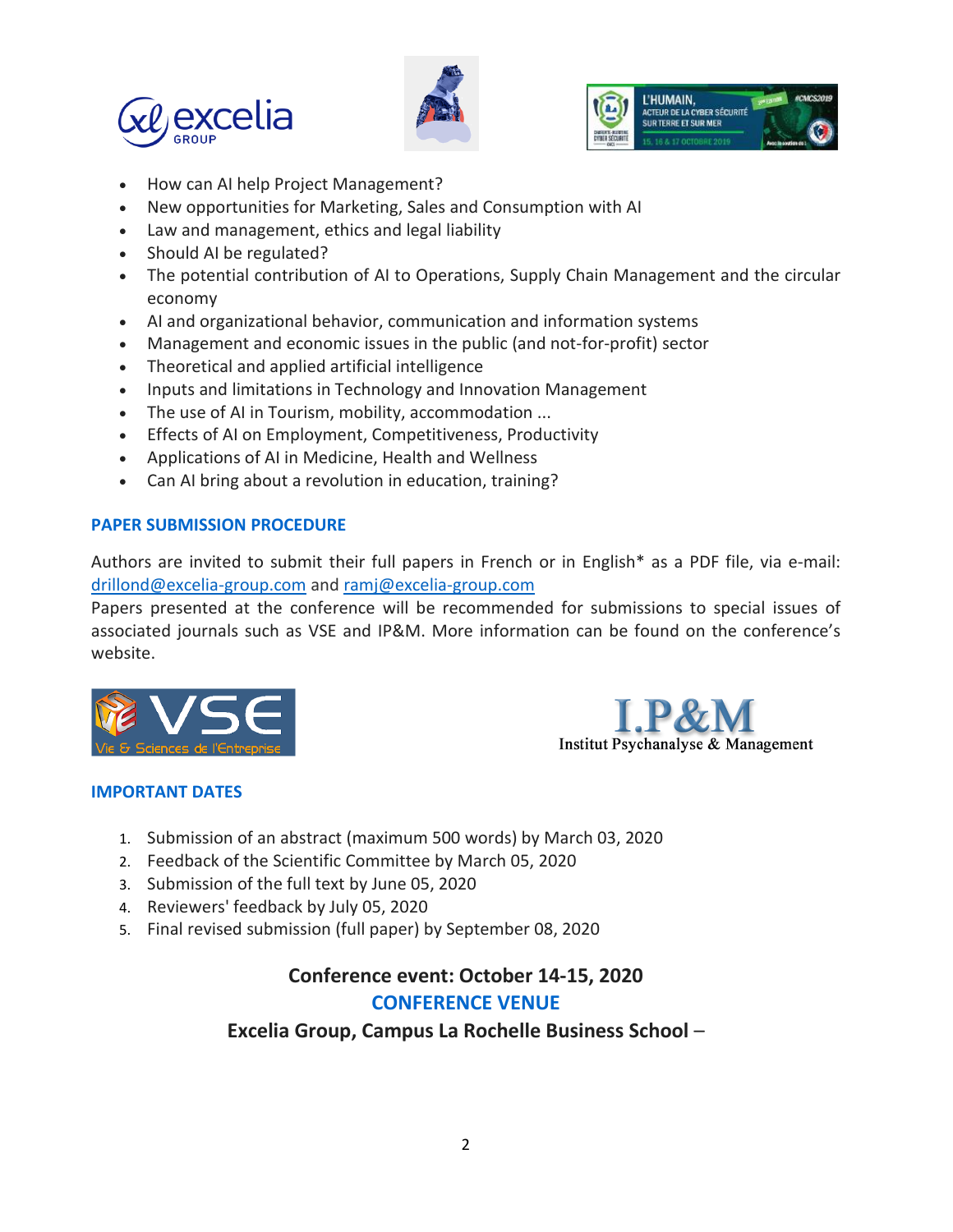





### **FURTHER INFORMATION**

Please visit our website for detailed information: <https://www.excelia-group.com/> For queries, please contact the organizers at: [marechalf@excelia-group.com](mailto:marechalf@excelia-group.com) 

> *Of course we'll be delighted to welcome you in La Rochelle. It is a very beautiful tourist and historical city. However, as an alternative, we also offer doing an online presentation through a video link if you are unable to participate in person during the conference. We have already done the same during our 2019 conference.»*

### **ORGANIZATION**

| <b>ORGANISATION COMITE</b><br><b>D'ORGANISATION</b> | <b>Contacts</b>            | <b>Institutions</b>               |
|-----------------------------------------------------|----------------------------|-----------------------------------|
| <b>Dominic DRILLON</b>                              | drillond@excelia-group.com | <b>EXCELIA Group, La Rochelle</b> |
| Jiwat Ram                                           | ramj@excelia-group.com     | <b>EXCELIA Group, La Rochelle</b> |
| Poonam OBEROI                                       | oberoip@excelia-group.com  | <b>EXCELIA Group, La Rochelle</b> |

### **COMITE SCIENTIFIQUE**

| Isabelle BARTH           | Directrice Générale INSEEC Business School et Directrice de la Recherche<br><b>INSEECU</b>                       |
|--------------------------|------------------------------------------------------------------------------------------------------------------|
| Marc BONNET              | Professeur des Universités, ISEOR, IAE, Université Jean-moulin, Lyon                                             |
| Georges BOTET-PRADEILLES | Psychologue, Président Honoraire de l'I.P&M                                                                      |
| <b>Christian BOURION</b> | Professeur Honoraire, ICN Business School, Nancy-Metz                                                            |
| Jean-Claude CASALEGNO    | Professeur, ESC Business School, Clermont-Ferrand                                                                |
| Isabelle CHOQUET         | Professeur, ICHEC, Bruxelles                                                                                     |
| Valérie CORDIER          | Professeur assistant, La Rochelle Business School, Excelia-Group                                                 |
| Thibaud CUENOUD          | Professeur associée, La Rochelle Business School, Excelia-Group                                                  |
| Patricia DAVID           | Professeur Emérite, ESDES, Université Catholique de Lyon                                                         |
| Sylvie DEFFAYET          | Professeur, EDHEC Business School, Roubaix                                                                       |
| <b>Emmanuel DIET</b>     | Psychologue, Psychanalyste, Analyste de groupe et d'institution, Rédacteur<br>en chef de la revue « Connexions » |
| Anne-Lise DIET           | Psychanalyste                                                                                                    |
| Dominique DRILLON        | Professeur HDR, Psychanalyste, La Rochelle Business School Excelia Group                                         |
| Jean-Pierre DUMAZERT     | Professeur Associé, La Rochelle Business School Excelia Group                                                    |
| Vladislav FOMIN          | Professeur, Kaunas Faculty, Vilnius University, Lithuania                                                        |
| <b>Juliette FRONTY</b>   | Enseignant-Chercheur, ESCP Europe, Paris                                                                         |
| <b>Gino GRAMACIA</b>     | Professeur Émérite, Université de Bordeaux                                                                       |
| <b>Bernard GUILLON</b>   | Maître de Conférences HDR, Université de Pau et des Pays de l'Adour                                              |